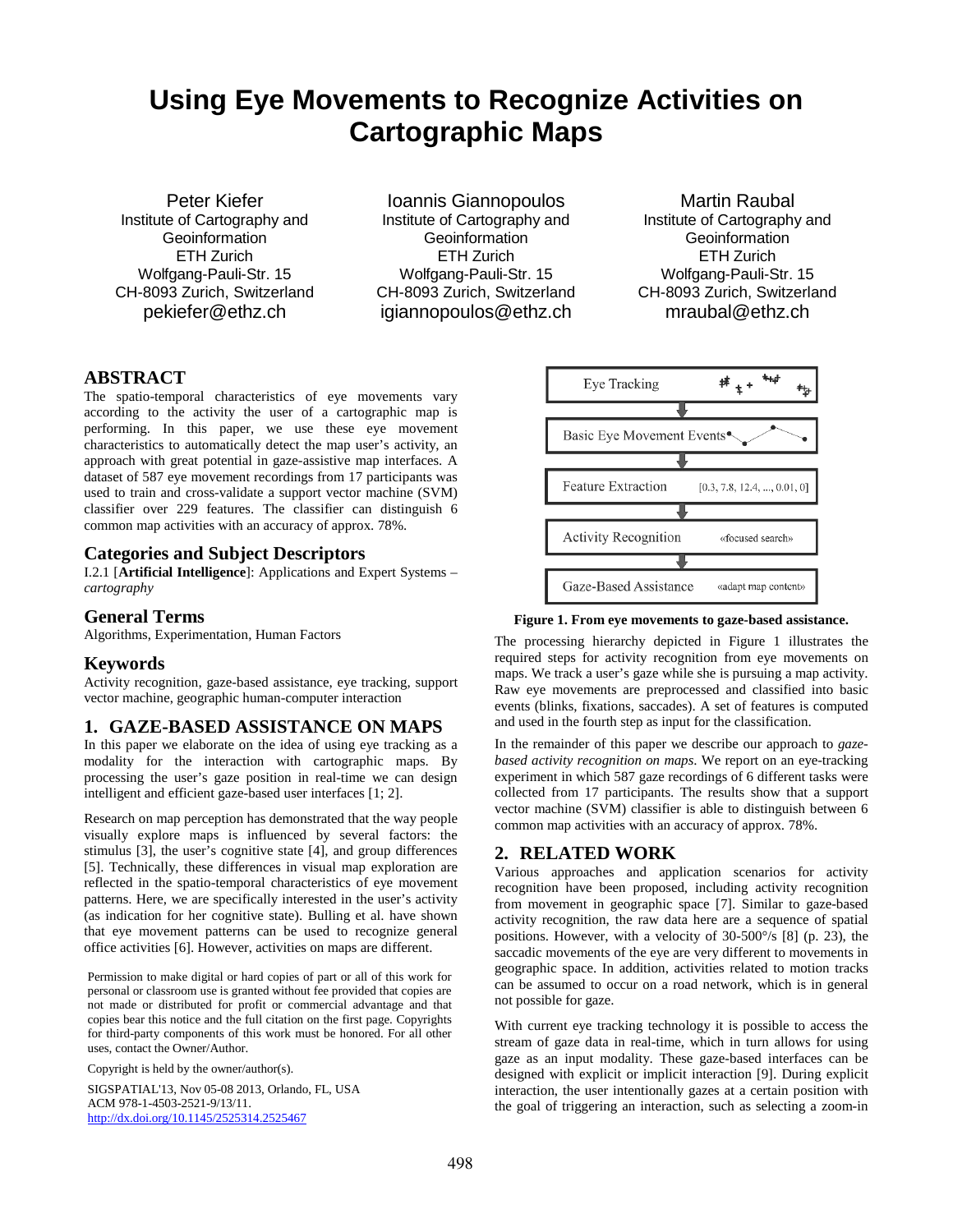position by gaze [1]. Implicit interaction, on the other hand, records the user's gaze during regular interaction and, at some later time, uses this information to adapt to the user's needs. An example for an implicit gaze-based geo-interface is the GeoGazemarks approach [2]. In this paper, we address what we believe is the biggest current challenge for implicit gaze-based interfaces: the correct interpretation of gaze in terms of activities.

For general office activities, such as writing, reading or copying, gaze-based activity recognition has already been proposed by Bulling et al. [6]. Similar to our work, they chose a machine learning approach and achieved recall values between 62% and 83%, depending on the activity. In contrast to our research, they used electrooculography instead of video-based eye tracking and trained the classifier with recordings of 5 minutes length. The most obvious difference to our work, however, are the types of activities used. It is not clear whether a classifier with acceptable accuracy can be learned for map activities.

Gaze map matching was investigated as the problem of matching gaze to the road a person is inspecting [10]. This is a purely geometric problem and thus on a lower semantic level than activity recognition. On a higher semantic level, eye tracking is also used in spatial cognition research, for instance for explaining the cognitive processes involved in wayfinding [11]. A recognizer for activities could help to automate the analyses of the data collected in such empirical studies.

# **3. DATA COLLECTION**

# **3.1 Hardware and Software Setup**

The hardware utilized for the experiment consisted of the SMI head-mounted eye tracking glasses with a gaze capture rate of 30 Hz<sup>1</sup>. This relatively low frequency was chosen with the goal of mobile systems in mind. The data were transmitted via a USB cable to a laptop, designated only for gaze recording. A chin rest was placed at a distance of 65 cm to the stimulus in order to provide stability. The stimulus was presented on a 24" widescreen monitor (1920x1200 pixels). The experiment was controlled through our own software framework that is able to choose a random set of test cases and present the stimuli.

### **3.2 Participants and Procedure**

19 participants took part, 2 were excluded due to calibration errors. From the remaining 17 participants, 10 were female. The average age was 28 years  $(\pm 8.7)$ , and all were university students, or already holding a university degree. None of them could be considered an expert map user.

Each participant had 36 trials in total, taken from the 6 tasks (see section 3.3) and presented in randomized order, where no two successive trials were from the same task. After a trial, a recalibration was performed if necessary. Each trial consisted of three phases:

- 1) *Instruction phase*: the participant was presented a textual description of the task (in German) and could ask questions.
- 2) *Preview phase*: a preview showing small parts of the stimulus was shown. The goal of this phase was to clearly separate the activity to be analyzed from an orientation activity beforehand. At the end of the preview phase the participant was asked to fixate a certain point.
- Task phase: the stimulus was shown, and the eye movements were recorded while the participant solved the task.

 $\overline{a}$ 

# **3.3 Tasks and Map Material**

The following principles guided the selection of map material:

- a) All maps must be taken from the *same cartographic product*. Our classifier should distinguish activities, not map designs.
- b) Participants should be *familiar with the cartographic product.*
- c) For tasks involving search, the relevant feature type should be distributed over the whole map extent.
- d) Participants should be *unfamiliar with the geographic area* shown in the stimulus, but *familiar with the language and cultural context* of the area.

Based on these principles, we selected map material from Google  $Maps^{TM}$  in the classical style<sup>2</sup>. All maps were chosen from Germany or Austria, since all participants were from Switzerland and native German speakers. The following six tasks were selected to provoke six activities:

- Task 1. *Free exploration*: "You have 20 seconds for exploring the map. You can look at whatever you want". 6 stimuli (3 urban, 3 rural areas).
- Task 2. *(Global) search*: "On the following map, please search for X", where X was a point of interest. 9 stimuli (urban areas containing at least 30 labeled points). Only trials taking at least 20 seconds were used for the analysis. In 6 stimuli, the object to search for was missing on the map.
- Task 3. *Route planning*: "Do you see X and Y? Please, plan the shortest route from X to Y". 6 stimuli, randomly selected from 8 prepared stimuli, each covering one direction of search<sup>3</sup>. This should ensure that the classifier abstracts from the direction. In the preview phase, the labels of X and Y were shown on a white screen at the exact position where they would later appear in the stimulus.
- Task 4. *Focused search*: "Do you see your position (the blue dot)? Please, search for the three closest Z", where Z is an object type. 5 stimuli, urban areas. As preview, the blue dot was shown on a white screen.
- Task 5. *Line following*: "Do you see X? Please, follow X from North to South and count the number of intersections", where X is a street name, and the direction of the street was different for each stimulus (like in task 3). Each participant was shown 6 out of 8 available stimuli. The label of the street at the start position was shown as preview.
- Task 6. *Polygon comparison*: "Do you see X and Y? Please compare the areas of these two lakes and name the bigger one". 4 stimuli, each covering one direction of comparison. The preview consisted of a white screen with two labels X and Y at the true position of the lakes.

# **4. METHODOLOGY**

### *Preprocessing*

1

Three basic eye movement events were computed by the SMI software: saccades, fixations, and blinks. Saccades are characterized by rapid eye movements, during which visual perception is reduced. New information can be obtained during

<sup>1</sup> http://www.smivision.com/en html

<sup>2</sup> http://maps.google.com/. In 2013, Google introduced a new Google Maps design. We used the classical design for our study to ensure participants were familiar with it.

<sup>&</sup>lt;sup>3</sup> From North-West to South-East, North to South, North-East to South-West, East to West, plus the inverse direction for each. The randomizer balanced the distribution of trials for the 8 stimuli over all participants.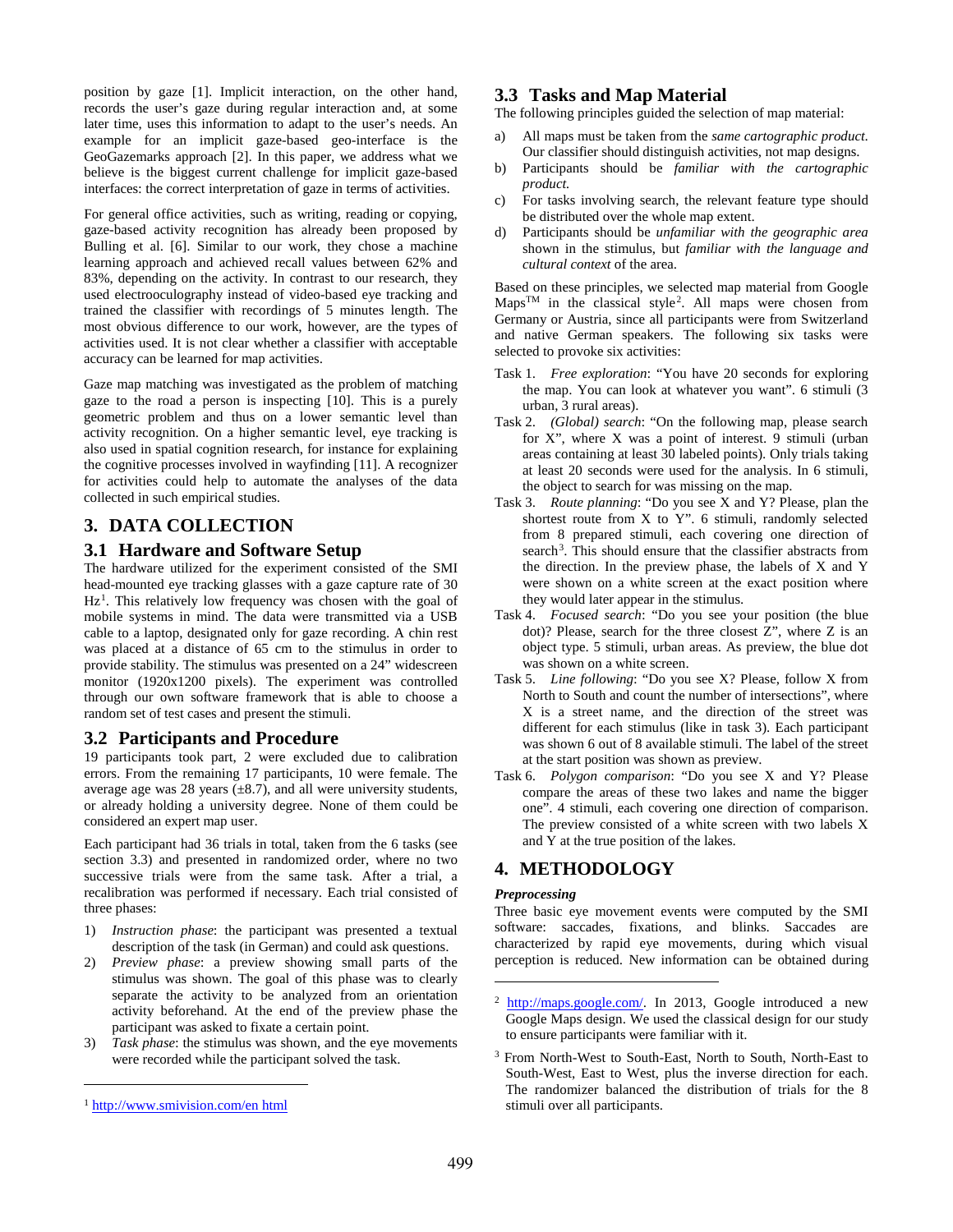fixations, which occur in between saccades when the eyes remain relatively still for a short period of time [12]. Blinks occur when the eyes close and then quickly open again.

#### *Blink-, fixation-, and saccade-based features*

In order to capture the spatio-temporal characteristics of eye movements, a total of 229 features were computed for each of the eye tracking recordings (see Table 1). The first three types are eye movement features based on blinks, fixations, and saccades. These are standard measures for which definitions can be found in the eye tracking literature [8].

#### *The saccade classification scheme*

The remaining types of features are advanced, some inspired by [6] and some new. These measures try to capture the geometry of the scanpath by analyzing succeeding saccades w r.t their directions and amplitude. Two classification schemes for saccades are used in this context, where small and large amplitude are distinguished based on a threshold of 1.1° (as suggested by [13]):

- 16-classification (c16 in Table 1): eight cardinal directions, each for small and large amplitude
- 8-classification (c8 in Table 1): four cardinal directions, each for small and large amplitude.

#### *Saccadic direction-based features*

Based on c8, eight sub-sets of saccades were created. For each of these subsets, a number of saccade-based features were computed (based on amplitude, duration, skewness, and frequency).

In order to handle the cases where saccades occurred alternately in opposite directions we compared the angles of every two sequential saccades, leading to an *inversity* measure  $(E [0,1])$ . Mean, minimum, maximum, and variance were considered, once taking all saccades into account, and once only for large saccades.

Similarly, the *category inversity* measure counts how often two succeeding saccades have an opposite direction (w.r.t. c8 or c16), normalized to the sequence length. We applied this measure once taking all saccades into account and once only for long saccades, and for both classification schemes.

*Neighboring direction* counts the number of occurrences of saccade sub-sequences where each two sequential saccades fall in the same or in neighboring direction categories (based on c8 or c16 respectively). The sub-sequences have lengths between 3 and 6 (sliding window). Neighboring direction is then normalized to the sequence length.

#### *String sequence-based features*

Two string sequences were created, one for c8 and one for c16. where each category was represented by one letter. Both sequences were analyzed with a sliding window algorithm (for all lengths between 1 and 4). The algorithm sequentially moves from left to right and creates sub-strings, based on the window size. The number of occurrences of sub-strings in the sequence is counted.

For all four window sizes we computed the number of created string patterns (c16w1-4 size), the number of minimum (c16w1-4 min occ) and maximum occurrences of a string pattern (c16w1-4 max occ), the difference between minimum and maximum occurrences (c16w1-4 min diff) as well as the variance of the occurrences (c16w1-4 var occ). These features were computed once taking all saccades into account and once only for long saccades. The procedure for deriving string sequence-based features was inspired by [6].

| <b>Blink-based features</b>              |                                                        |           |                |  |  |  |  |  |  |  |
|------------------------------------------|--------------------------------------------------------|-----------|----------------|--|--|--|--|--|--|--|
| mean, min, max, var                      | duration                                               | blinks    | $\overline{4}$ |  |  |  |  |  |  |  |
| rate                                     |                                                        |           | 1              |  |  |  |  |  |  |  |
| <b>Fixation-based features</b>           |                                                        |           |                |  |  |  |  |  |  |  |
| mean, min, max, var                      | duration, dispersion,<br>dispersion X,<br>dispersion Y | fixations | 16             |  |  |  |  |  |  |  |
| frequency                                |                                                        |           | 1              |  |  |  |  |  |  |  |
| <b>Saccade-based features</b>            |                                                        |           |                |  |  |  |  |  |  |  |
| mean, min, max, var                      | amplitude, duration                                    |           | 8              |  |  |  |  |  |  |  |
| skewness                                 | amplitude                                              | saccades  | 1              |  |  |  |  |  |  |  |
| frequency                                |                                                        |           | 1              |  |  |  |  |  |  |  |
| g-l ratio                                | amplitude                                              |           | 1              |  |  |  |  |  |  |  |
| <b>Saccadic direction-based features</b> |                                                        |           |                |  |  |  |  |  |  |  |
| mean, min, max, var                      | amplitude, duration                                    | category  | 64             |  |  |  |  |  |  |  |
| skewness                                 | amplitude                                              | (c8)      | 8              |  |  |  |  |  |  |  |
| frequency                                |                                                        |           | 8              |  |  |  |  |  |  |  |
| mean, min, max, var                      | inversity                                              |           | 8              |  |  |  |  |  |  |  |
| category inversity                       | $c16w2$ occ.                                           | saccades. | $\overline{4}$ |  |  |  |  |  |  |  |
|                                          | $c8w2$ occ                                             | large-    |                |  |  |  |  |  |  |  |
| neighboring direction                    | c16w3-6 occ.                                           | saccades  | 8              |  |  |  |  |  |  |  |
|                                          | $c8w3-6$ occ                                           |           |                |  |  |  |  |  |  |  |
| <b>String sequence-based features</b>    |                                                        |           |                |  |  |  |  |  |  |  |
| size                                     | c16w1-4, c8w1-4                                        |           | 16             |  |  |  |  |  |  |  |
| min, max                                 | $c16w1-4$ occ.                                         | saccades. | 32             |  |  |  |  |  |  |  |
|                                          | $c8w1-4$ occ                                           | large-    |                |  |  |  |  |  |  |  |
| mean, var,  max-min                      | $c16w1-4$ occ.                                         | saccades  | 48             |  |  |  |  |  |  |  |
|                                          | $c8w1-4$ occ                                           |           |                |  |  |  |  |  |  |  |
| <b>Total features</b>                    |                                                        |           |                |  |  |  |  |  |  |  |

**Table 1. Features used to train the classifier. Rows are interpreted as {cell 1} {cell 2} of {cell 3}. First row, for instance: "mean duration of blinks"**

# **5. RESULTS**

612 datasets were collected in total. 22 successful trials of task 2 were excluded because they were shorter than 20 seconds. 3 trials had to be excluded due to calibration issues or problems in understanding the task. This yields in a total of 587 eye movement recordings (102 task 1, 131 task 2, 100 task 3, 85 task 4, 101 task 5, 68 task 6). All eye movement recordings longer than 20 seconds were cut to the first 20 seconds.

The 229 features described in section 4 were computed for each of the 587 datasets. Features were linearly scaled to [0;1] over all trials. We used the LibSVM package for learning the classifier [14]. In our case, a C-support vector classificator (C-SVC) with RBF kernel revealed the best performance. The optimal values for γ and C were found with an iterative gridded-search using stratified 10-fold cross-validation (C=226.23;  $\gamma$ =0.0). Results of the classification are listed in Table 2: in total, 456 trials were classified correctly (accuracy of 77.7%).